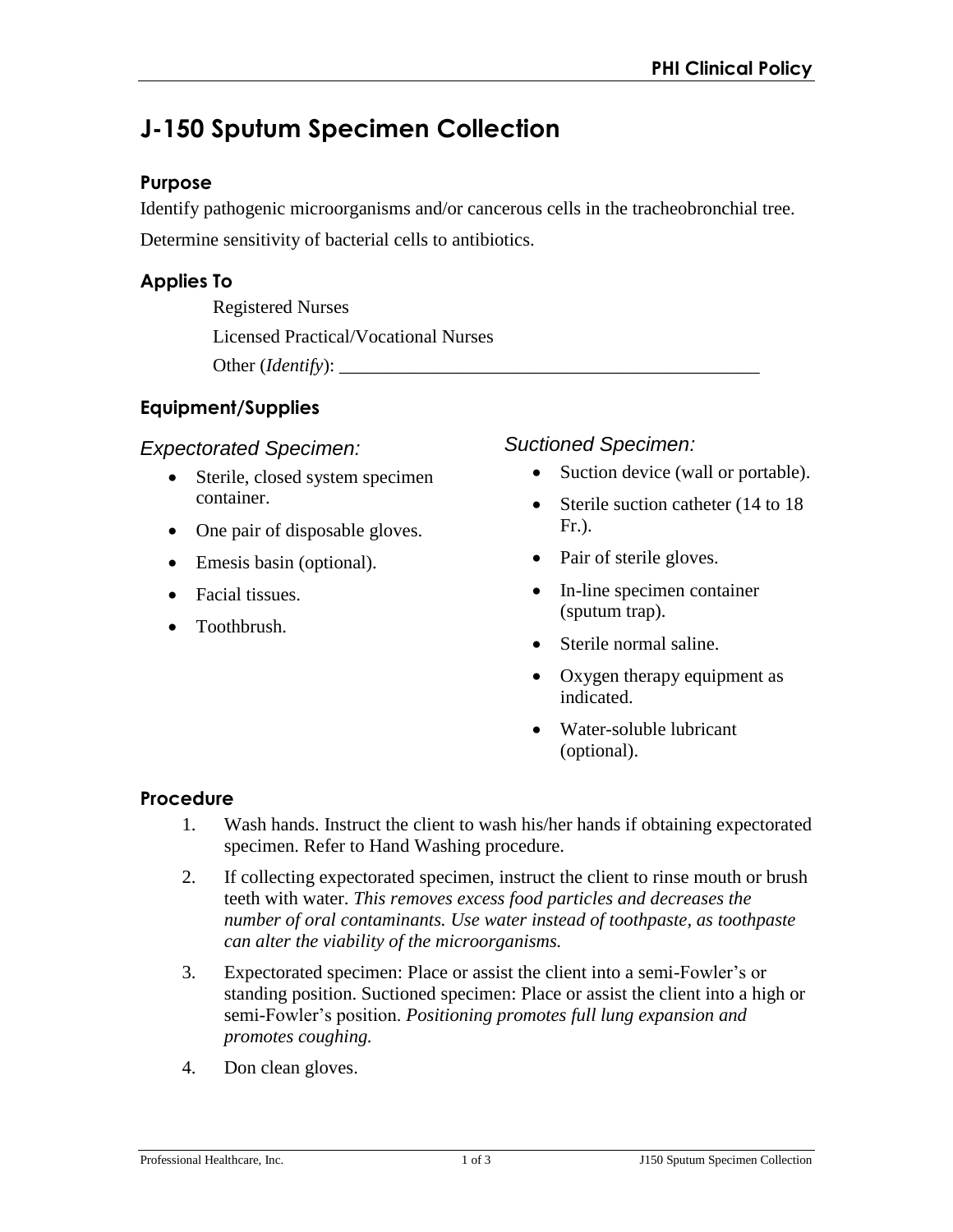## *Collection of Expectorated Specimen:*

- a. Instruct the client on the use of the specimen container. Instruct him/her not to touch the inside of the container.
- *b.* Instruct the client in cough and deep breathing exercises and have the client perform them. *This opens the airway and stimulates cough reflex.*
- c. Instruct the client to expectorate sputum directly into sterile container.
- d. Repeat until a sufficient amount of sputum is obtained. Collect 2 to 10 ml or 1 to 2 teaspoons of sputum.
- e. Tightly secure top on container.

## *Collection of Suctioned Specimen:*

- a. Prepare suction machine and equipment. Test to ensure suction function is working.
- b. Connect plastic adapter end of sputum trap to end of suction connector tubing.
- *c.* Open and maintain sterility of suction catheter. Don sterile gloves. *Procedure is sterile.*
- d. Connect sterile suction catheter to rubber tubing end of specimen container. Maintain sterility of dominant hand and suction catheter.
- e. Without applying suction, gently insert catheter tip into the client's nares, endotracheal tube or tracheostomy.

*Note: You may use water-soluble lubricant when suctioning through nasopharynx. This minimizes trauma to airway with catheter insertion.* 

- f. Advance catheter to trachea and apply suction for 5 to 10 seconds (when the client begins to cough). Collect approximately 2 to 10 ml of sputum. *Sputum is collected from lower tracheobronchial tree. Hypoxia is minimized with limited suction time.*
- g. Stop applying suction and remove catheter.
- h. Turn off suction and detach catheter from specimen container.
- i. Rinse connection tubing in normal saline until clear.
- j. Gather catheter in hand, remove glove(s) around catheter, and discard.
- k. Securely connect plastic adapter and rubber tubing.
- 5. Discard equipment as outlined in the agency Waste Disposal Policy.
- 6. Wash hands. Refer to Hand Washing procedure.